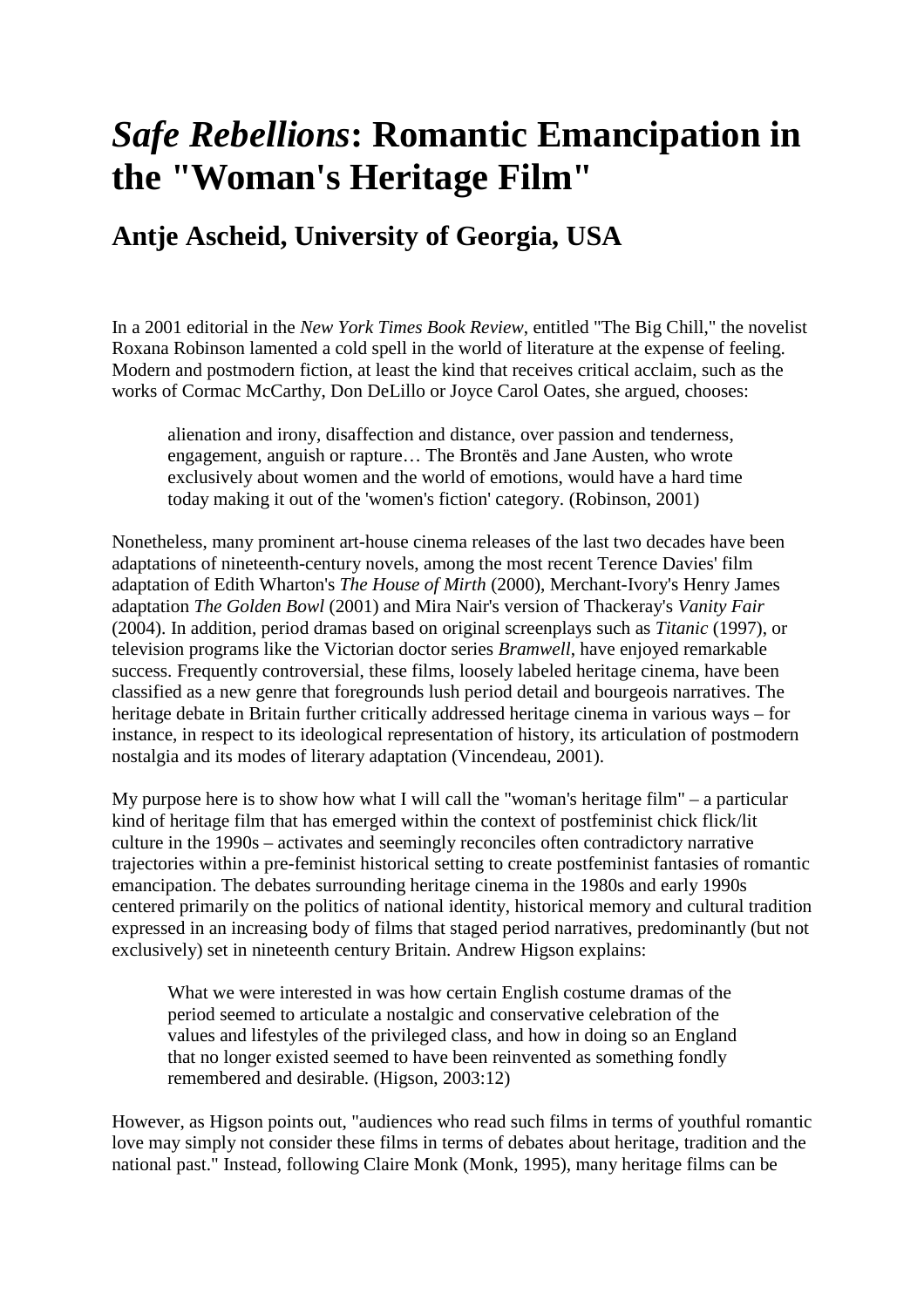"classed as a modern variant of the 'woman's film.'" (Higson, 2003: 167) Continuing along these lines, my principal interest in this discussion only concerns those heritage films – adapted from novels or based on original screenplays – that foreground female protagonists and combine questions of romance and self-realization (excluding other examples of the genre, for instance Martin Scorsese's Edith Wharton adaptation *The Age of Innocence* [1993] or Peter Weir's high seas drama *Master and Commander: The Far Side of the World* [2003], which partake in heritage traditions in other ways). Seen through this prism, I propose that what is at stake in the "woman's heritage film" for contemporary viewers is not so much heritage as postfeminism and its exploitation within popular culture.

A problematic term that invokes a range of diverse ideas, the notion of postfeminism in film and television studies has been primarily applied to romantic comedies, sitcoms and other female-centered dramas, popularly labeled chick flicks, which are often based on the bestselling chick-lit(erature) that simultaneously emerged in the 1990s. Following Tania Modleski's condemnation of postfeminism as a posture that ultimately undermines feminist activism against oppression (Modleski, 1991), many feminist scholars have read these articulations of postfeminism as problematic, arguing that many narrative elements predominant in these texts must be seen as a backlash against women's liberation from domesticity, particularly because of the films' focus on romance and their advocacy of its primacy over professional ambition. Others stress the fact that postfeminism commodifies female agency (Negra and Tasker, 2005: 108) or even point to the positive aspects of the postfeminism expressed, for instance, in action flicks that celebrate "grrrl power" and female autonomy. For the purposes of this discussion, I understand postfeminism along the lines of Catherine Orr, who argues that "postfeminism assumes that the women's movement took care of oppressive institutions, and that it is up to individual women to make personal choices that simply reinforce those fundamental social changes." (cited in Parkins, 1999: 377) Within this discourse, postfeminist dilemmas do not emerge from the perception of gender inequality, but from the difficulties that arise from wanting to "have it all" – professional success *and* emotional fulfillment – which I see as one of the central fantasies motivating the fictions discussed here.

And it is at this juncture where we can locate the intersection of historical fantasy and contemporary commerce. Heritage cinema today is certainly as much about American or French moviemaking (many heritage films are Miramax productions and heritage has enjoyed its own resurgence in France) as it is about British film as a national cinema; it is an internationally popular genre speaking with an art cinema accent (Vincendeau, 2001: xvii). Clearly, if the only audience available for these high-brow and Oscar-prone productions were the so-called Janeites (hard-core Austen fans) or Henry James enthusiasts – if they were indeed reliant on their audience being well-read or having a sound understanding of history – the success of a historical fantasy like *Titanic*, which is neither based on a classic novel nor overly concerned with avoiding anachronisms, could hardly be explained. And yet it is useful to include *Titanic* among "woman's heritage films" to elucidate the conventions these films mobilize, especially insofar as the film depicts the trials and tribulations of a proto-feminist heroine to entertain the postfeminist audience, a demographic group that, by and large, thinks of feminism as a historical struggle, a movement that precedes their own life experience.

The ideological thrust of many of today's period romances stretches beyond the affirmation of modern social achievements or liberated sexual mores, as some critics have argued; nor are they limited to celebrating conservative values, as others suggest. The renewed interest in period romances ranging from literary adaptations (E. M. Forster, the Brontës, Jane Austen,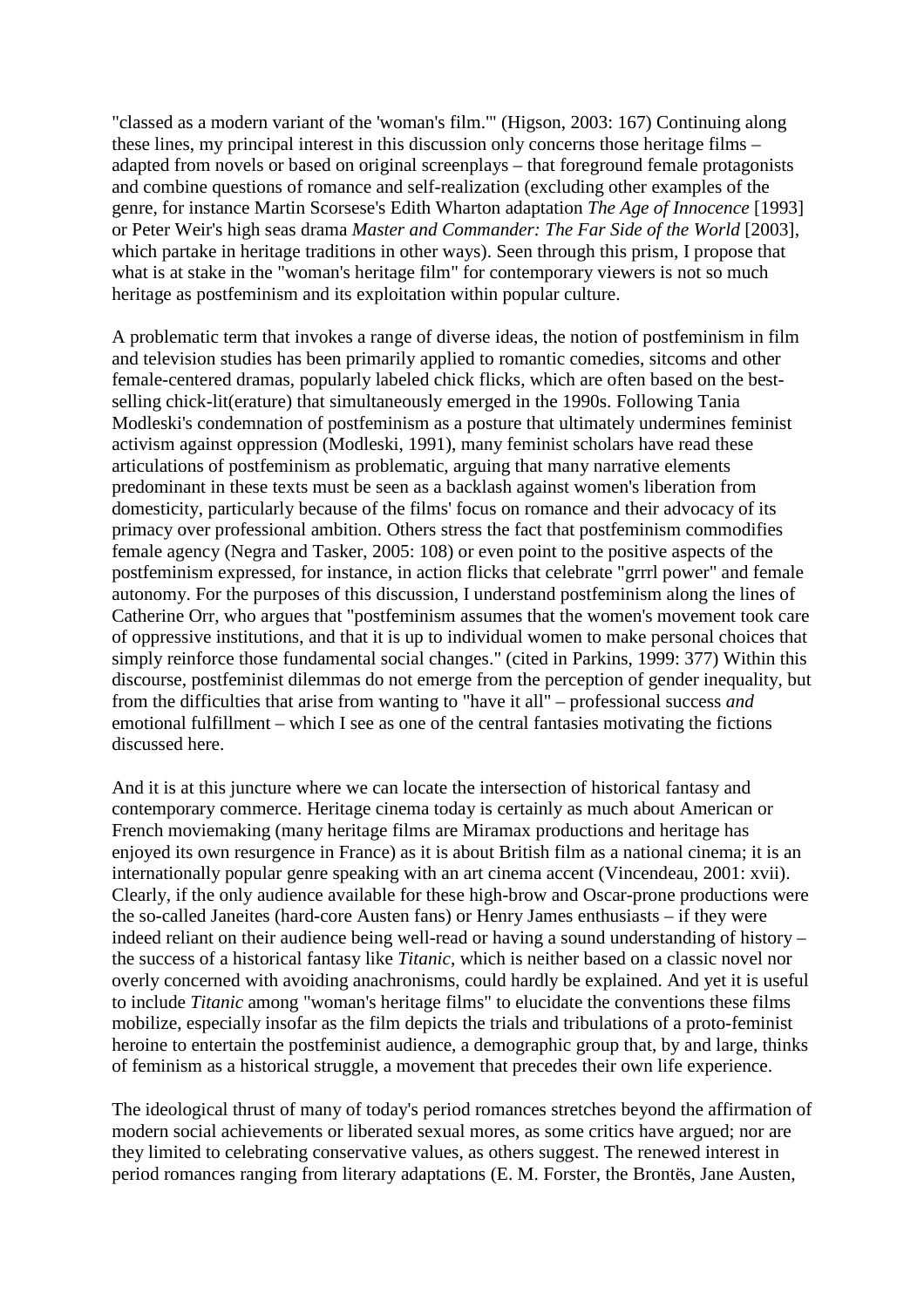Henry James etc.) to historical fantasies (*The Piano* [1993], *Firelight* [1997], *The Governess* [1998], *Titanic*), speaks to an increasing commercial and artistic focus on female audiences. As the generic traditions of the "woman's picture" reemerge in films of the 1980s and 1990s, they frequently turn to the past to explore feminist concerns in regard to women's emotional and material lives and consistently depict female heroines who pursue emotional and sexual fulfillment while struggling to gain personal independence in a strictly patriarchal social environment. As Ginette Vincendeau points out, the cultural image of heritage films "is predominantly feminine" (Vincendeau, 2001: xxv).

The "woman's heritage film" can thus be generically categorized as a sub-genre of both the heritage film (not necessarily concerned with women) and the contemporary chick flick (not necessarily concerned with history) and works by evoking feminist politics and traditional models of romance for postfeminist spectators by simultaneously engaging in feminist history *and* in historical distortion in the service of romantic fantasy. Heritage critics have already pointed to the genre's ambiguous politics by indicating the ideological splitting between image and narrative the films engage in. While various story elements may include a socially critical view of the past by invoking feminist, socialist and post-colonialist discourses, the visual level of the *mise-en-scène* frequently works in the opposite direction. Here, "[a]t the level of the image," argues Higson, "an exclusive, elite, English vision of national heritage is displayed in all its well-tended finery" (Higson, 2003: 77). I would like to point to a similar tension within the narratives of the "woman's heritage film," insofar as they simultaneously accommodate feminist critique and romantic abandon. What may, in fact, be the genre's most problematic ideological move for women is its exploitation of a patriarchal, repressive social environment to generate sexual tension for the (frequently "impossible") romance. In generic terms then, "the woman's heritage film" may easily be classified as the melodramatic flipside to that other popular genre dedicated to female spectators and given to sentimental fancies, the romantic comedy. The "woman's heritage film" uses the pre-feminist past as the subject of historical dramas that center on the melodramatic and passionately romantic while engaging in a proto-feminist discourse. The romantic comedy takes on a postfeminist world in which the problems of the contemporary females, who are also trying to "have it all," are the source of humor.

In fact, some recent romantic comedies like *Clueless* (1995), *Bridget Jones's Diary* (2001), *Alex and Emma* (2003) or *Kate and Leopold* (2001) literally rely on their heroines' recourse to period fantasy to fuel the romance in the postmodern present. As a case in point, *Kate and Leopold* suggests that the modern American woman's ideal spouse is really a nineteenthcentury upper-class British male, indicating just how heavily "period" is read as "romantic," rather than "sexist," by today's postfeminist romance viewers. Here, the past is romanticized as vaguely superior to the present. Kate ultimately rejects the advances she has made as a twentieth-century career woman and instead chooses life as a nineteenth-century duchess, albeit an impoverished one, with her gallant 1873 suitor Leopold. The story conveniently concludes with Kate's arrival in the past. Along the same lines, the U.S. public television network PBS advertises its Masterpiece Theatre series, which features literary adaptations, with the slogan "Be more passionate!" rather than trying to appeal to possible spectators' interest in high culture and the literary canon.

What is of particular concern to me here is how the "woman's heritage film" attempts to articulate a double discourse – one of women's liberation and one of emotional fulfillment and sexual self-discovery – hence addressing contemporary female spectators on the level of both feminist politics and a feminine erotics. If genre cinema picks up on pressing social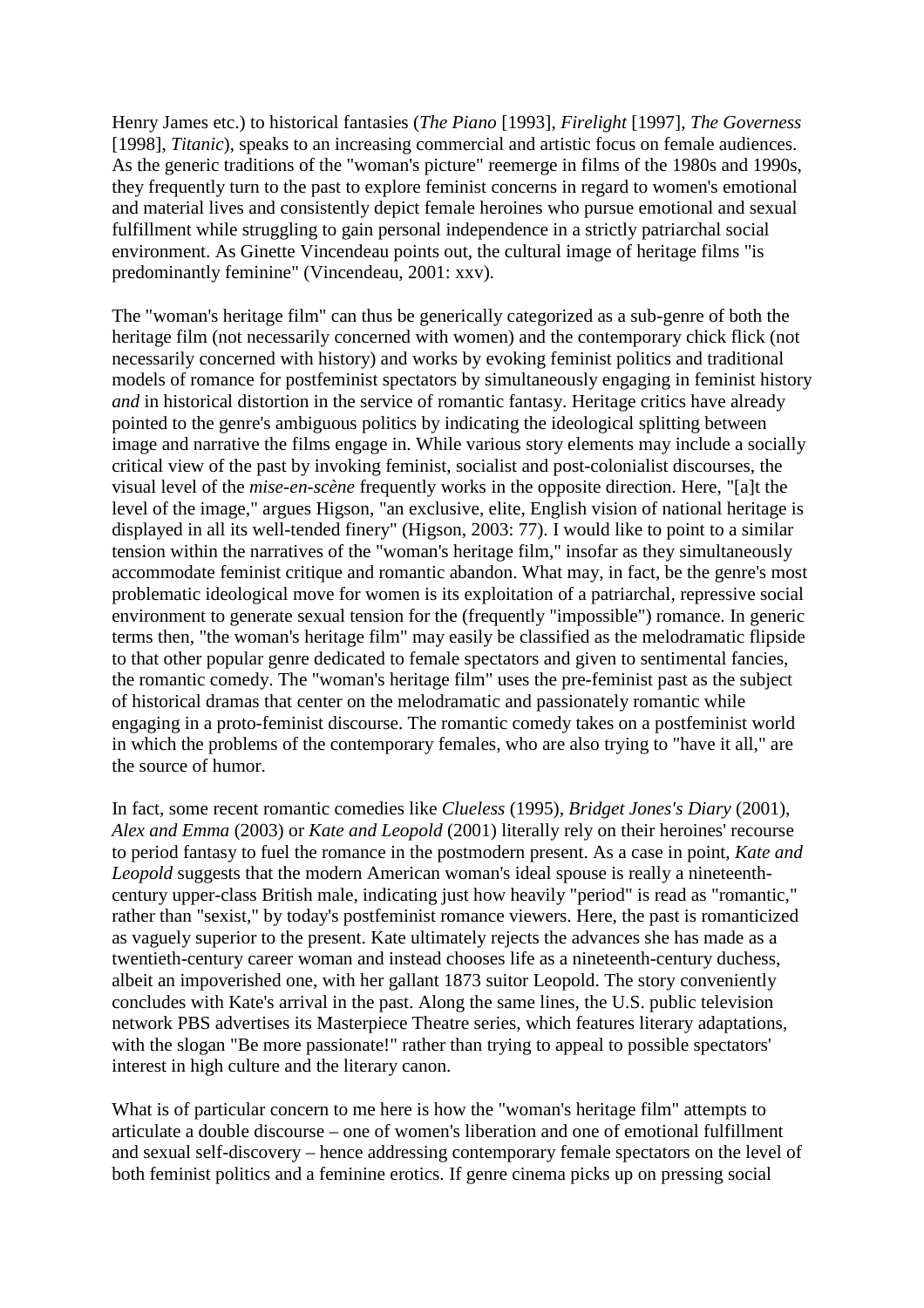tensions and then seeks (and fails) to overcome these conflicts through its generic narrative resolutions (or false happy endings), as Thomas Elsaesser and others have suggested (Elsaesser, 1995; Schatz, 1981), the "woman's heritage film" speaks to women's ongoing quest to lead emotionally and professionally fulfilling lives and articulates both feminist and romantic drives. By safely transferring this struggle to the past, however, it also makes a twofold move typically associated with the rhetoric of postfeminism: it depicts feminism as "historical" and concentrates on the dual desire for sex and success. In other words, the "woman's heritage film" imports the postfeminist objective to "have it all" into the heritage film, creating postfeminist *her*stories and fantasies of romantic self-discovery by using the genre's inherent contradictions to heighten its eroticism, rather than encourage a feminist critique that is applicable to contemporary discourse.

\*\*\*

A more detailed look at three examples – Sandra Goldbacher's *The Governess*, Patricia Rozema's *Mansfield Park* (1998) and Neil LaBute's *Possession* (2002) – will illustrate how the "woman's heritage film" addresses feminist concerns but also incorporates conventions from the Gothic and contemporary romance fiction to appeal to their postfeminist constituency.

In *The Governess* – based on a fictional Victorian diary Goldbacher wrote as a teenager – a young woman finds employment at a chilly estate in the Scottish Isle of Skye, made particularly strange by the fact that we discover her new workplace through her "foreign" perspective. As Andrew Higson points out, "Jewish filmmaker Sandra Goldbacher… brought [a] distinctive un-English, or at least non-mainstream English" viewpoint to the story (Higson, 2003: 29). Moreover, as Cindy Fuchs suggests, the fact

that Goldbacher wrote Rosina's story herself… probably helps to disguise its revisionism. She's not tussling with revered works of art but with well-known conventions (marriage as the happy ending, devotion as the ultimate goal). It also helps that the love story… is entwined with at least two other plots, Rosina passing as gentile and developing as an artist. (Fuchs, 1998)

The film first introduces Rosina inhabiting a Dickensian *mise-en-scène* of lower-class London as she attends synagogue. Her gaze at the men below foregrounds her sexual curiosity, which continues in a later scene when she discusses the texture and taste of male ejaculate (it is like "semolina," a gentile dessert) stating that she would "like to see it, but not to drink it." Rosina's rather anachronistically liberated way of Jewishness thus helps the narrative to free her from the conventions of gentile Victoriana that stress sexual repression and the inability to express erotic desire directly. The heroine is radically modern and linked to the racial other, but caught in a world of social confinement.

The motif of female entrapment clearly draws on conventions from the Victorian Gothic novel, which typically depicts the trials of a heroine who suffers anguish and abjection at the hands of a tyrannical patriarch (Allen: 1995), a theme many "woman's heritage films" take up in a revisionist reworking of the Gothic. The films frequently position their heroines as initially controlled and confined by the men around them, as does the classical Gothic novel, only to later explode this framework in their unconventional and ambiguous resolution, which makes it useful to further place the films within the traditions of popular women's literature (Krenz, 1992: 3). Janice Radway's study of romance readers has shown that popular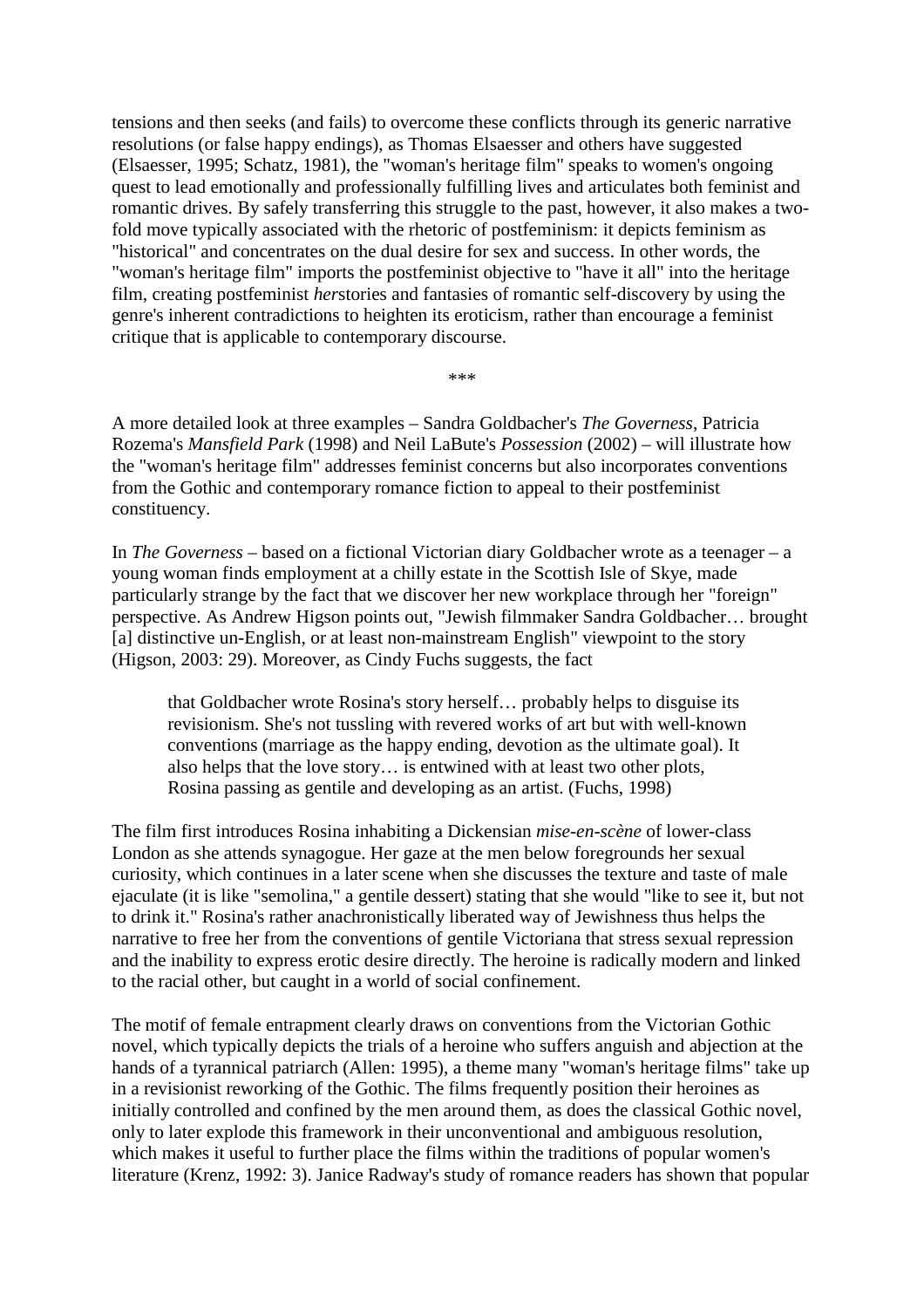romance narratives function as a wish-fulfillment fantasy that provides the heroine/romance reader satisfaction through "an exclusive and intense emotional relationship with a tender, life-giving individual." (Radway, 1984: 151) The historical romance novel explores these fantasies within the framework of the Victorian Gothic, but has been generically contemporized (Frenier, 1988; Jensen: 1984). Its tropes typically produce a story-line which features a twentieth-century female protagonist (a character, whose aspirations and attitudes reflect that of a woman informed by the discourses of women's liberation) who is trapped in the confining patriarchal space of the Victorian Gothic. Typically, the heroine eventually finds happiness in sexual fulfillment through the union with an understanding male character, who seems to be a twentieth century male displaced into the historical past also. The "woman's heritage film" employs similar strategies to make its protagonists appealing to a postfeminist audience.

In recent years, the debates surrounding heritage cinema have picked up on the genre's increasing engagement with revisionist history writing, particularly regarding issues of class, colonialism and feminism. Some critics even dubbed this second generation of heritage films "post-heritage" (Monk, 2001), while others continue to have misgivings about films that add a kind of Hollywood feminism to the script to sell an Austen adaptation to the postfeminist film-going public (Troost and Greenfield, 2001). Updating adaptations of the classics not only allows the import of popular narrative tropes and generic conventions in the effort to appropriate classic literature for a mass market (an attempt that failed commercially for many of these films), it also reflects the general postmodern tendency towards a critical view of history, which this kind of rewriting incorporates.

The trend to contemporize classic novels is particularly visible in Patricia Rozema's adaptation of *Mansfield Park*, arguably the most moralizing and repressive of Jane Austen's novels. Rozema takes numerous liberties with the literary original with a result that shows various parallels with original screenplays like *The Governess.* As Linda Troost and Sayre Greenfield point out, most critics praised the "'contemporary resonances' and intelligence of the film (Holden, Ebert) although they conceded that the dramatic makeover of the main character and the eroticism would shock the purists." (Troost and Greenfield, 2001: 188) Rozema's Fanny Price is not only based on Austen's character, but is conflated with Austen herself (see Appendix One). Far from being the meek and moral poor relation in the novel, she has an independent spirit and aspires to be a writer herself; the writing we hear cited in the film is in fact based on Austen's own juvenilia.

Just like Rosina's arrival in Scotland in *The Governess*, Fanny's arrival at Mansfield Park is linked to the notion of otherness. En route from Portsmouth, young Fanny wonders about the horrifying noises coming from a ship anchored below. "Black cargo, Miss," explains the coachman and soon after we learn that Mansfield's riches derive from Sir Thomas's property in Antigua, where he is holding slaves. In fact, the Gothic secret of Rozema's Austen adaptation is not the inappropriate flirtation between Henry Crawford and Maria Rushworth that eventually leads to adultery, scandal, and ruin, but the brutalization and rape of Sir Thomas' slaves in Antigua, a theme only tangentially explored in Austen's novel. Indeed, Sir Thomas's part in the slave business, in tandem with his attitude towards women, make him an unappealingly racist patriarch rather than the moral compass of the novel. The identification between Fanny and Sir Thomas' slaves is further stressed when Sir Thomas concludes that Fanny's charms should be sufficient for "some young man of good standing to sit up and take notice" and decides to host a coming out ball for her (Fanny: "I won't be sold off like one of your father's slaves"). This further suggests that Fanny's refusal of Mr. Crawford's proposal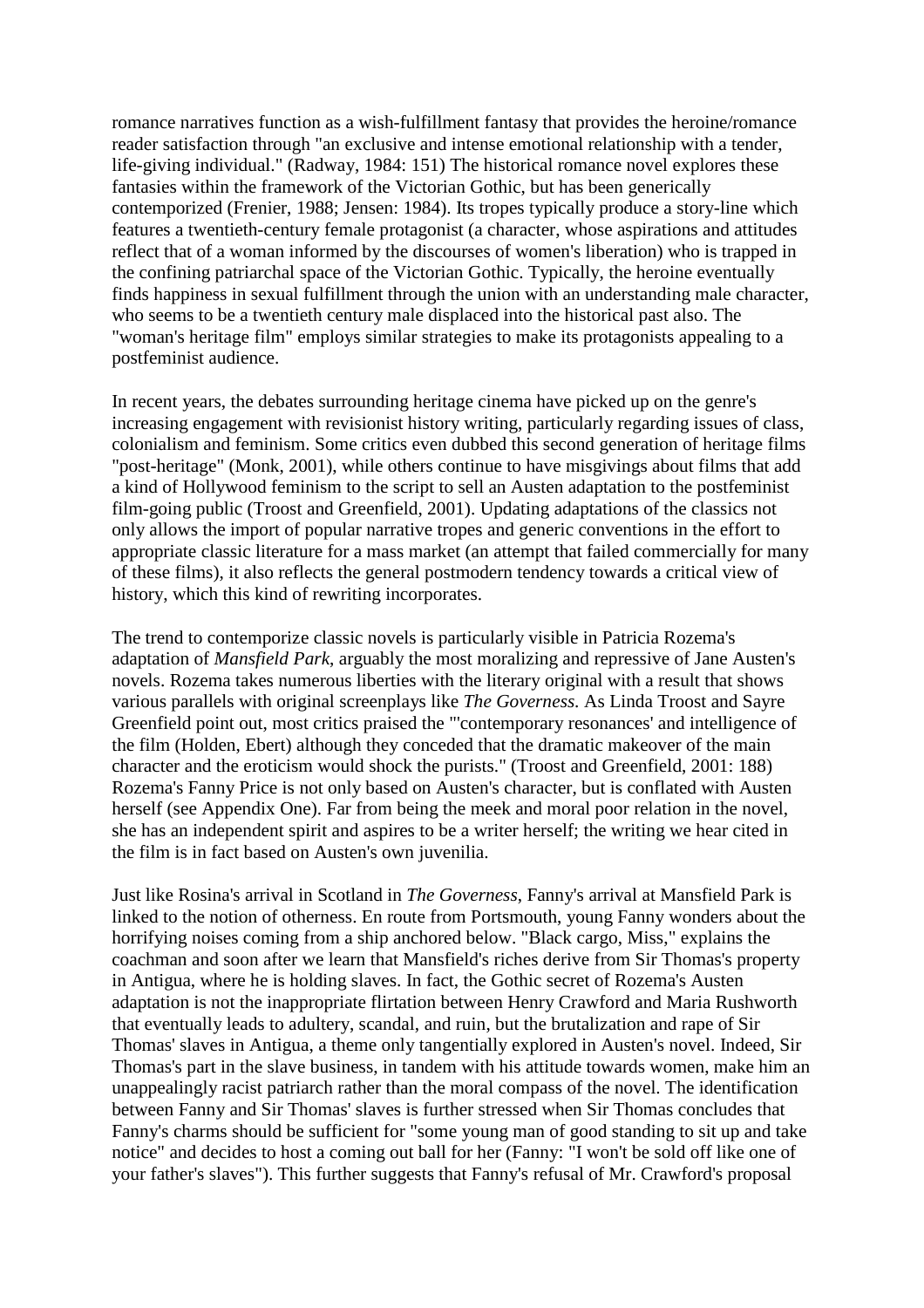soon after the ball is an act of feminist resistance against marriage as a meal ticket, rather than Austen's character's incapacity to commit herself to someone whom she suspects to be of low moral character. "It ought to be not set down for certain," this contemporary Fanny argues, "that any man must be acceptable to every woman that he happens to like himself." The direct link the film makes between sexism and racism thus enables Fanny Price's resistance to marrying a man she does not love to be read as reflecting the attitude of a protofeminist humanitarian, rather than that of the righteous and prudish moralist the novel celebrates.

The film's introduction of these new elements, as well as the fact that not all heritage films are adaptations of renowned literary classics, underlines the genre's connection to those popular forms of writing just mentioned, the Gothic novel and historical romance fiction, which are also traceable in *The Governess*. In addition, the updating of characters nods to the advances of feminism and makes the protagonist more familiar to contemporary audiences. The heroines of the "woman's heritage film" often seem like time-travelers rather than historically authentic figures, which permits the simultaneous staging of idealization (via *mise-en-scène*, romance and eroticism) and critique (a proto-feminist discourse) to co-exist within the narrative. In *The Governess*, Rosina's refusal of a marriage of convenience after her father's murder at the beginning of the film immediately articulates her desire for a liberated modern existence. She dreams of a career as an actress, an aspiration unthinkable for a genteel Victorian lady in its transgressive desire for public self-display and commercial availability, yet a familiar fantasy for contemporary teenagers brought up in of today's celebrity culture, making Rosina both "different" (in the context of the historical setting) and thoroughly recognizable (to today's viewers). Hoping to help support her family on her own, Rosina in fact becomes an actress in life once she secures employment as a governess in Scotland by posing as the gentlewoman Mary Blackchurch. *The Governess*' heroine is an imposter, akin to the postfeminist spectator herself, only superficially familiar with nineteenth-century upper-class codes of behavior, taking on what seems to be the world of the Brontës with a confidence and attitude many modern readers may secretly have desired for Jane Eyre. Indeed, the Cavendish household is ripe with familiar Victorian characters replete with a silly mistress, a lively young charge, a wayward son expelled from Oxford, and an intriguing lord of the manor engaged in mysterious scientific experiments (of course, semolina is served as soon as the heroine arrives). Once Rosina/Mary enters the world of gentile Victorians, *The Governess* takes full and deliberate recourse to various literary blueprints referring to the Brontës and other Gothics. But, the film is also actively engaged in rewriting the Gothic heroine as an active seeker of both sexual and scientific knowledge.

Sexuality and the exotic are conflated and often facilitate escape within these fictions. In Jane Campion's *The Piano*, for instance, which Goldbacher cites as an inspiration for her film (Kaufman, 2003), both romantic protagonists are exoticized through their difference – Ada through her elective mutism and her lover Baines through his association with the Maori people. In *The Governess*, the heroine's difference is used in a similar fashion, facilitating her emotional, professional, and artistic journey. At the same time, romance and professional or artistic aspirations are often linked thereby coupling feminist ambition with female selfrealization and erotic desire. We soon learn that what is at stake in *The Governess* is nothing less than visual representation itself, as the enigmatic Charles Cavendish is involved in early photography. Yet Cavendish is unable to fix his images on paper for more than a few hours. It is Rosina's participation in his work, and their simultaneous love affair, that begins both her professional training as well as her emotional and artistic development. It is she who discovers the right solution for the fixation process – while celebrating a Jewish Passover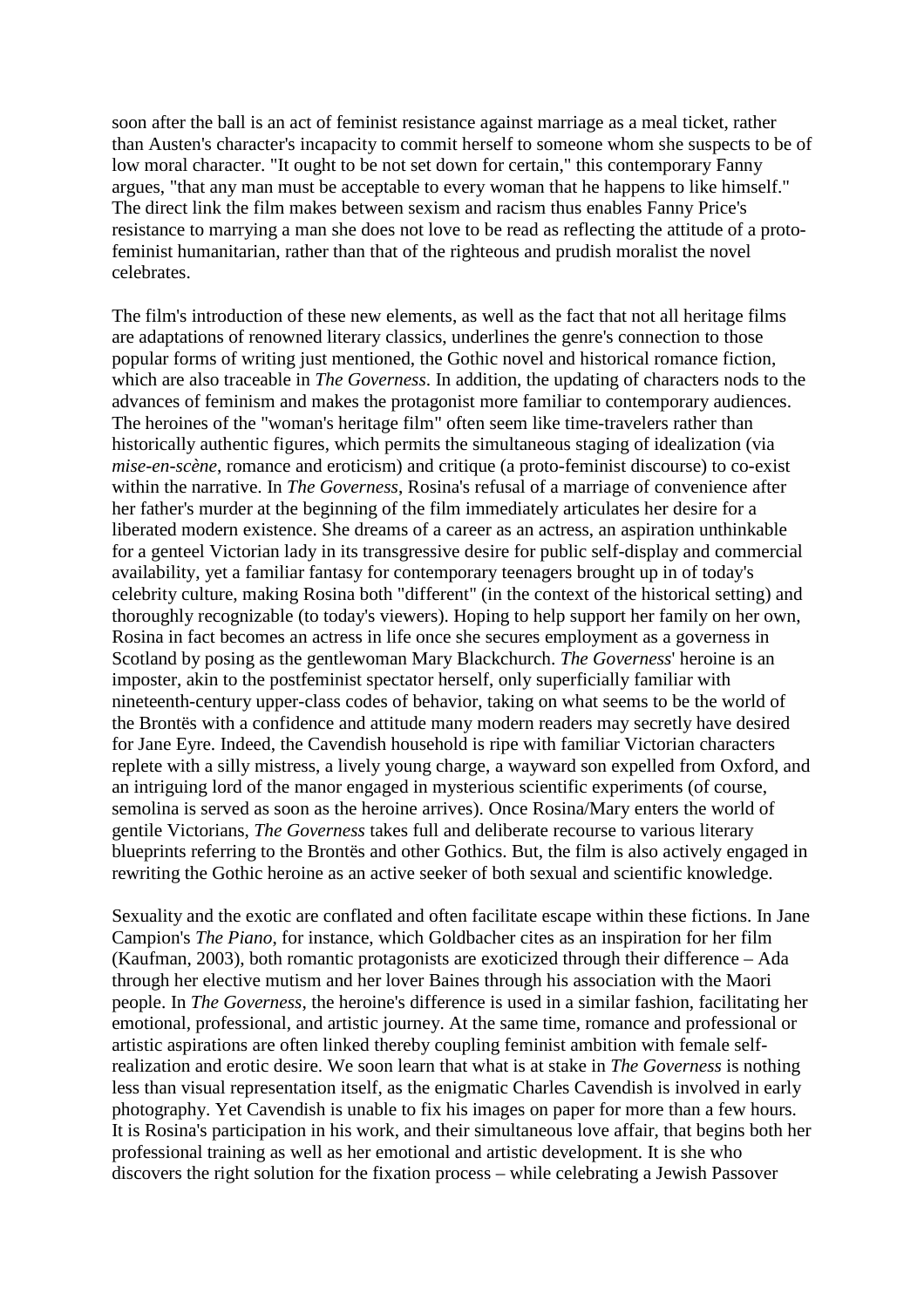ritual in her chamber, no less – changing Cavendish's ephemeral images into lasting artifacts. And it is she who sees the potential of photography as an artistic medium. Staging Biblical scenes or posing nude for her lover's camera, Rosina becomes an artist as she becomes a woman. "You taught me to be an inventor," she marvels, "I feel like I could do anything. I want to invent a way of fixing this moment forever."

The twinning of desires articulated here (the desire for professional accomplishment *and* the desire for lasting love) in fact regularly appears in the "woman's heritage film." Patricia Rozima's *Mansfield Park* equally stresses the importance of romance and eroticism and represents Austen's world as full of sexual tension and carnal desire. The introduction of the Crawfords at Mansfield Park foregrounds the family's gaze at the newcomers, as Rozema's ironic camera slowly pans up and down Henry and Mary Crawford's elegant figures. Mary Crawford's suggestive statements ("And which of you gentlemen might I have the pleasure of making love to?"), her subsequent erotized rehearsal of *Lover's Vows*, and her undressing of a rain-drenched Fanny in the cottage, all speak to the prominence of sexual desire in *Mansfield Park*. "Attractive young people with no work to do," suggests Rozema, "would be physically aware of each other." (Allen, 2000) Along the same lines, Rozema's Fanny Price is a sexual subject whose attachment to her cousin Edmund seems much more important than her disapproval of Henry Crawford's personality. That means that her insistence in rejecting Mr. Crawford's proposal is not motivated by moral rectitude, but the desire for lasting passion and a fulfilling romantic relationship which she doubts the flighty Henry can offer in the long run. Fanny's sister Susie's response to hearing that Crawford is a bit of a rake ("yes, *please*!") further supports the idea that rakishness could be sexy as long as the rake's romantic desire is firmly and unquestioningly focused on the heroine.

Despite many heritage films' tendency to adjust to contemporary viewers' preferences, many critics have seen the genre as essentially affirmative of high culture codes, validating a cultural fluency in the vocabulary of the Western canon in times when the so-called cultural elite no longer has assured access to the financial privileges once understood as going along with a college degree in the liberal arts (Hipsky, 1998: 98). As a result, the films have been linked to Fredric Jameson's notion of postmodernist nostalgia (Jameson, 1991), which reflects the conservatism of the present and indicates a backlash against the advances made by the sexual revolution and women's emancipation. In Britain especially, heritage cinema and television of the 1980s were identified with Thatcherism and its conservative social values, prompting the British heritage debate (Vincendeau, 2001: xix). Moreover, because many heritage films, including those discussed here, draw on British literature or are at least set in historical England, discussions of this genre in Britain frequently center on questions of British national identity and the representation of British history. Clearly, all period films – both literary adaptations and costume dramas based on original screenplays – speak to a contemporary concern with the past. Yet as historical dramas are nostalgic for a traditional and arguably more "decent" universe, they are simultaneously celebratory of modernity's break from its constraints. "Any fetishization of Victorian luxury on film, let alone any latent idealization […] of the period's orderly erotic value system," argues Garrett Steward, "must be matched by a distancing of the age's blinkered stabilities sufficient to return viewers to the present with equanimity." (Steward, 1995: 154-5) Costume dramas' representation of history as visual spectacle further points to the genre's aesthetics of display, selling visual pleasure through the opulence and texture afforded by the baroque depiction of period cinematography and luxurious historical fashions, a kind of cinematic antiquing. In addition, the international appeal of this cinema, especially in the United States, speaks as much to a romantic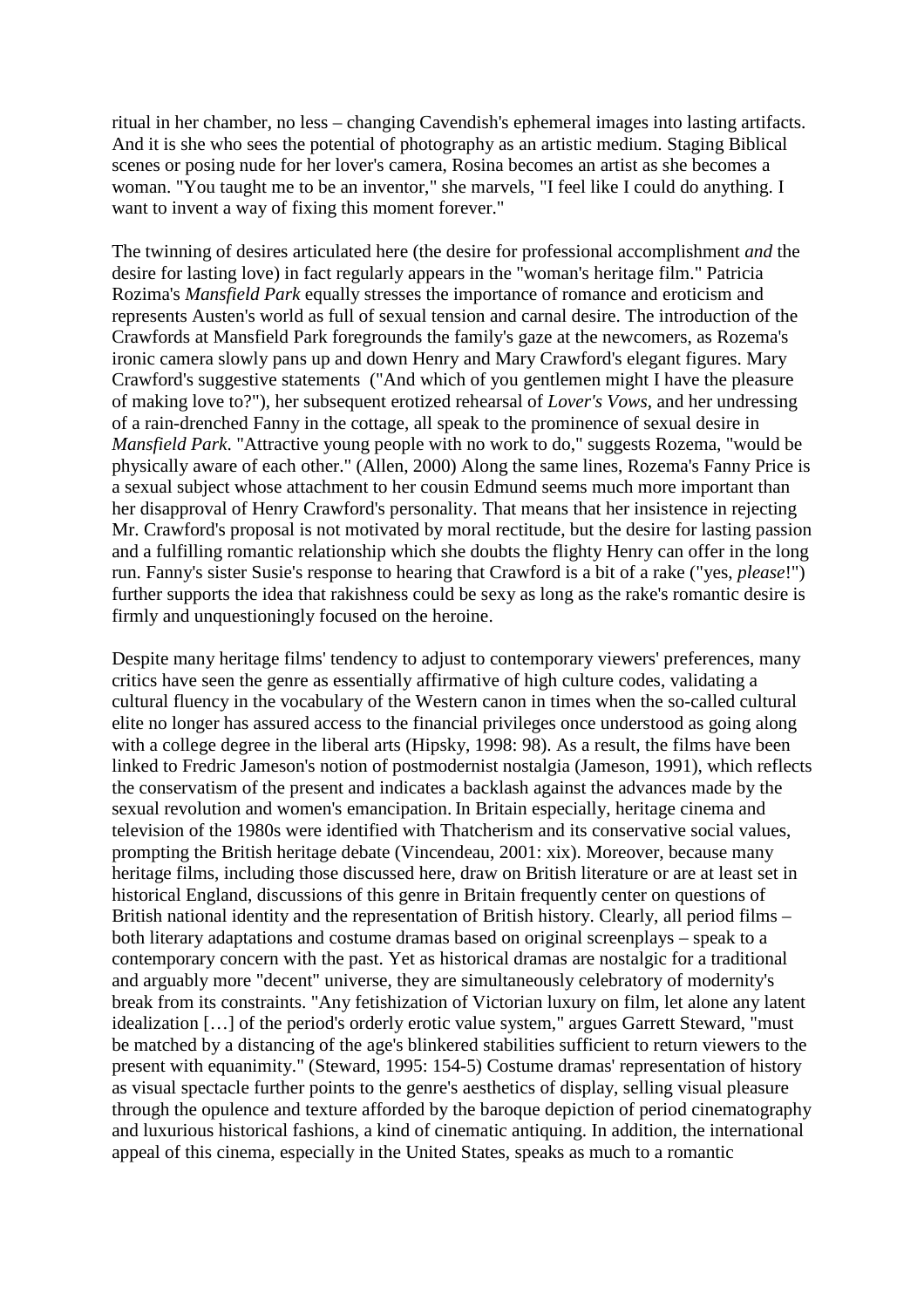anglophil(m)ia directed at the past as it speaks to modernity and its perceived "Americanization" of the present.

The best illustration of this tension, perhaps even to describe the overall impetus driving "the woman's heritage film," is Neil LaBute's adaptation of A.S. Byatt's 1990 novel *Possession*. Without being interested in the obvious difference between novel and film, it is significant that the film turns one of the protagonists into an American. In fact, LaBute casts both leads playing contemporaries with Hollywood stars, Aaron Eckhart and Gwyneth Paltrow, who are contrasted with the British cast of Jennifer Ehle and Jeremy Northam as the Victorian lovers. Thus it is the contemporary "Americans," unable to make modern love work, who search for romance in the historical archive, where it seems poetry and romantic abandon were still possible. In the modern present, argues LaBute:

we end up repressing ourselves. The number of choices available to us today makes us just balk. We think 'Oh God, what do you mean there's no…I can do whatever I want?' And that makes us self-regulate. And yet in that Victorian society these characters have to search for a way to express themselves, which leads to a physical passion. (Grisby, 2002)

LaBute's *Possession* self-consciously foregrounds the postmodern fascination with historical romance and identifies present-day frustrations with emotional alienation and romantic instability as the engine behind the "woman's heritage film."

LaBute's characters seem indeed motivated by a Jamesonian postmodern nostalgia as they begin their historical inquiry. However, their romantic notions about the past are soon neutralized by their discoveries. In *Possession*, we encounter Roland, a young American academic in London interested in the work of Victorian poet Henry Randolph Ash. Roland is doubly distanced from the possibilities of true, Victorian-style romance in terms of both gender and nationality (American, male). Various interactions suggest the assumption that "Americanness" and genuine romantic access are incompatible. Literary professor Morton Cropper, the only other American in the film, for instance, rapaciously pursues any available Ash-documents for his collection in New Mexico, seemingly more interested in the acquisition and literal export of British poetry than in the preservation of its spirit. Roland's romantic alienation further precedes his discovery of Ash's secret romance. "I'm off women," he tells his friend, who pragmatically replies, "yes, but that's no reason to be *off* women," underlining the contemporary atmosphere of conflicted gender relations and its emphasis on the unproblematic separation of sexual acts and emotions. As Daniel Zalewski's *New York Times* review points out, the central paradox of both Byatt's novel and LaBute's script is how two Victorians can find it easier than the moderns to risk everything for love, concluding that what "*Possession* wisely suggests is that sex and romance have become depressingly demystified in our obsessively analytical age." (Zalewski, 2002)

Victorian passions enter the narrative when Roland accidentally discovers an unsent love letter drafted in Ash's hand and proceeds to find out whether the married Ash had a previously unknown affair. To help him, he recruits Maud Bailey, a feminist scholar specializing in the work of Christabel LaMotte, whom Roland suspects to be Ash's "dark lady." Maud, whom her ex-lover Fergus Wolf describes as a "regular ball-breaker," shares Roland's romantic apprehensions. While both uncover a Victorian romance where, in Christabel's words, "no mere human can stand in a fire and not be consumed," they seem to be terrified about falling in love themselves. Significantly, Maud's cool reserve and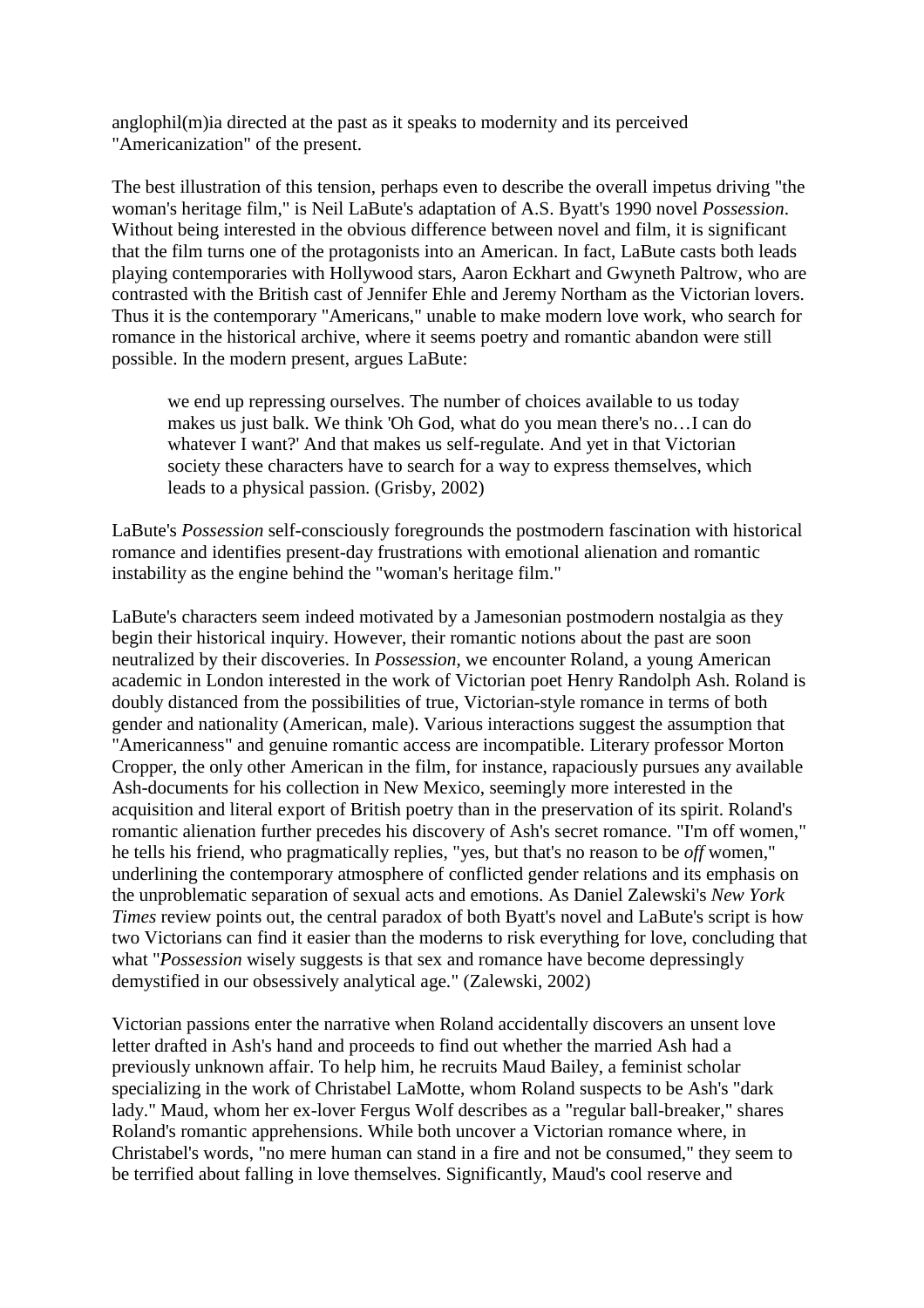concomitant withdrawal into the world of literary analysis ("I can be a touch empirical sometimes") is placed in opposition to the Victorian Christabel LaMotte. Christabel paints and writes poetry, yet most importantly, she allows herself to be wooed by words and meaningful glances rather than dissecting them. Indeed *Possession*'s structuring pairs of opposition, that of poetry versus analysis, of Victoriana versus postmodernism, literalize the impetus behind the contemporary penchant for the "woman's heritage film": a longing for access to romance and passion unmarred by postmodern distance and its cynical attitude towards the world of emotions.

In fact, the erotics played out through temporal displacement, their very situation in historical periods associated with strong patriarchal oppression allow fantasies of a semi-masochistic nature to be played out in stories in which restriction is followed by sexual liberation and pleasure. Many of these films, just as the Victorian Gothic and the historical romance novel, use the corset as their metaphorical center: either implicitly in the figuration of the female heroine encased in patriarchal bindings, as is the case in the Victorian Gothic; or explicitly, in the sexual dramatizations of the "bodice ripper." The corset, then, is a garment that relieves historical heroines from facing Bridget Jones's modern movie dilemma of having to choose between thong and body shaper as the most flattering choice of underwear for the occasion, serving as a literalized patriarchal constraint and bondage lingerie at the same time. "You like pain?" asks the heroine of Gore Verbinski's Disney-ride-inspired Hollywood blockbuster *Pirates of the Caribbean: The Curse of the Black Pearl* (2003), "try wearing a corset!" In other words, while the subtext of the "woman's heritage film" is informed by a feminist critique of patriarchy, it simultaneously uses its representation of the historical repression of women to heighten the sexual tension of the narrative. Its romantic conclusion is one of sexual release within monogamous heterosexuality in an a-typically equal relationship (the one special person is found), not one of political emancipation. The formula driving these fictions therefore doesn't lie in their historicism, but is guided by the notion that societal oppression and hidden passion are two antagonistic forces that are conducive to romantic ecstasy, a notion that is clearly problematic within a feminist discourse (see Appendix Two).

It is important to note here that many "woman's heritage films" are also directed by women (among others Jane Campion, Sally Potter, Gillian Armstrong, Patricia Rozema, Sandra Goldbacher and Mira Nair) (see Appendix Three). In choosing classical female writers like Austen or the Brontës as inspirations, these directors are clearly involved in the feminist project of making women's artistic heritage visible. Yet at the same time, their emotional involvement with Victoriana goes beyond a feminist agenda of this nature. The films' lacey eroticism does not only enable critique but also emotional yearning by feeding a nostalgic desire for the intrigue of the forbidden fascinations of the Gothic. The "woman's heritage film" therefore tends toward the conflation of various paradigms resulting in costume dramas where feminist concerns regarding the writing of female histories, as well as women's fantasies of sexual fulfillment in narratives of historical displacement, are articulated. This allows the tensions between feminist politics and feminine erotics that have informed women's fantasies and feminist critical thinking over the last century to self-consciously reemerge in works that inject a critical feminine perspective, grounded in a postmodern investigation of female agency and desire in history, into the romance.

Particularly, the films' endings serve to illustrate this double engagement. While having discovered her art, Rosina fails on the emotional level in *The Governess*. Unlike in *Kate and Leopold*, the modern woman and the Victorian gentleman prove to be incompatible. While Rosina dreams of a joint photography studio in Paris, the married Cavendish is frightened of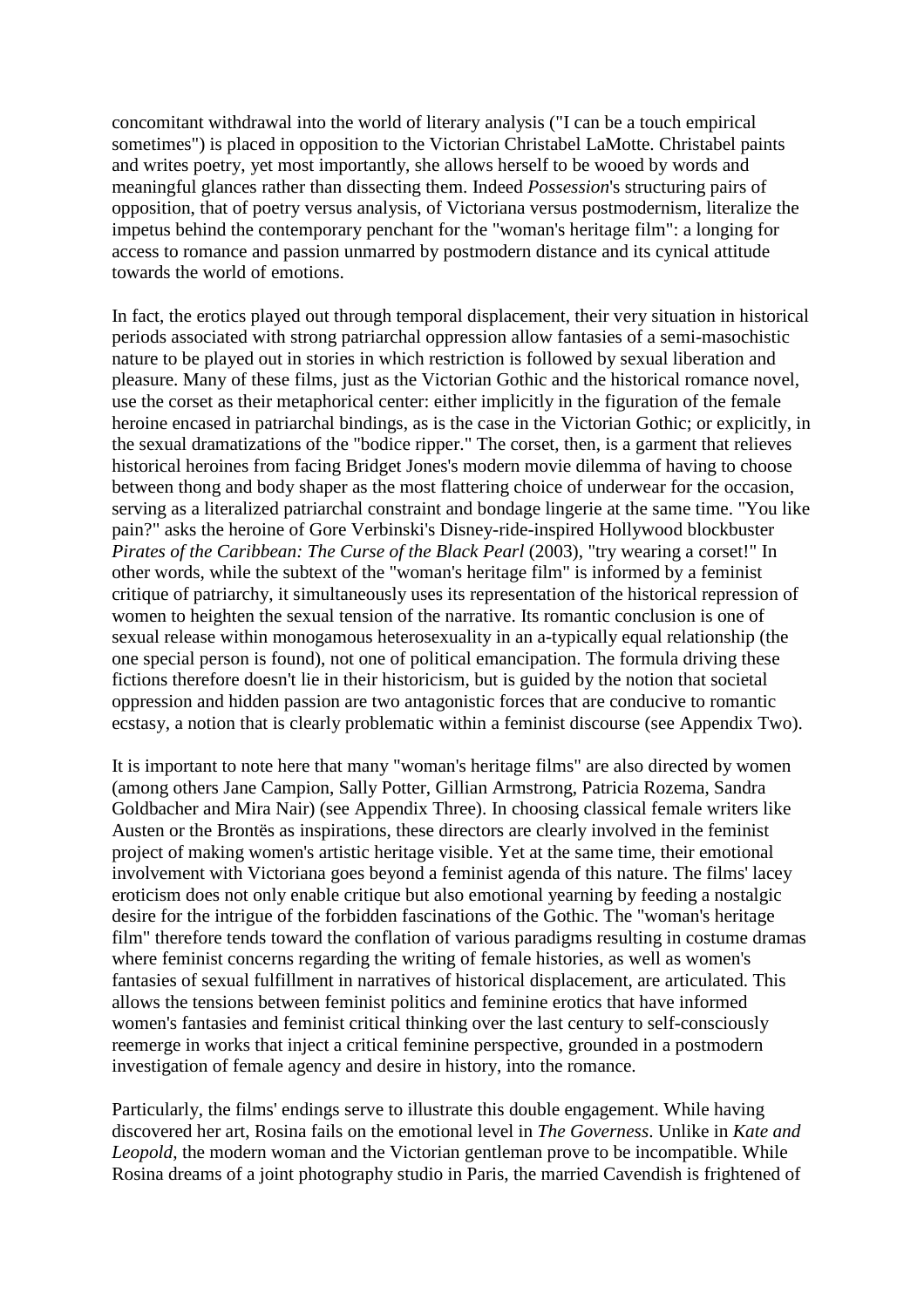his "foreign" lover's passion. His refusal to let her operate the camera herself becomes symbolic of his claim of dominance in the relationship. The heroine's desire for equality (she corrects Cavendish when he imagines naming his invention the "Cavendish method" by suggesting the "Cavendish-Blackchurch method") brings about the angry rejection of her lover. The erotic portrait Rosina eventually takes of a naked, sleeping Cavendish is a twofold transgression in Victorian power relations, both in emphasizing Rosina's erotic gaze at a passive male object of desire and in suggesting her professional competence, if not her artistic superiority. This immediately prompts Cavendish to terminate the relationship. In a sadistic final gesture, Cavendish stages a demonstration of his ultimate authority within the patriarchal setting of nineteenth-century Scotland. When he presents his discovery of photography to an expert, he calls for Rosina only to introduce her as "Miss Blackchurch, my daughter's governess," deliberately taunting the young woman with her double exclusion.

But *The Governess* also insists on its heroine's final triumph. Angry and heartbroken, Rosina returns to London, but not before giving in to the erotic advances of Cavendish's smitten teenage son Henry. As in many heritage films, progress and passion belong to the young, pointing to a teleology of social evolution that will ultimately bring about the present day viewer and modern cinema, while engaging in the fantasies of Romanticism (see Appendix Four). Along these lines, Rosina turns to the future with Cavendish's precious photographic equipment in hand. She leaves behind a photographic close-up of her eyes gazing directly at the observer, a gesture that allows the heroine to reclaim her power through the look. In a reflective epilogue, we see Rosina in charge of her own photographic studio and learn that she has become famous for the portraits she has made of the Jewish people. Rosina has loved and lost, but found both her artistic voice and financial independence in the process. Victorian romance, mystery and passion give way to an autonomous, modern existence likely to satisfy the postfeminist viewer on either level.

In *Mansfield Park*, Maria's appeal to her brother once her transgression with Henry is discovered – "Don't look at me like this, Edmund, Rushworth [her husband] is a fool and I can't get out. I can't get out" – is one of the most poignant feminist statements in the film. It echoes the theme of the starling trapped in its cage from Laurence Sterne's *Sentimental Journey*, which Fanny is discovered reading earlier (Troost and Greenfield, 2001: 198). Getting out, the film suggests, is impossible in Austen's pre-feminist England. This is also shown through the respective fates of Fanny's mother and her sister Lady Bertram (both played by Lindsay Duncan to emphasize the point). The latter ends up in poverty for marrying for love, while the former, who married for money, spends her days in laudanuminduced oblivion. The film's overriding moral indignation, however, shifts from the sexual infidelities of Maria and Henry towards Sir Thomas and his involvement in both sexism and racism, in other words, towards systems of domination privileging dead white males.

Furthermore, the romantic conclusion of Rozema's postfeminist *Mansfield Park* selfconsciously invokes the power of literature and erotic fantasy. In Austen's text, Edmund gets over Mary Crawford when he begins to wonder "whether a very different kind of woman might not do just as well," a triumph of good sense over irrational infatuation. The film, however, must invoke another kind of fiction. "I've loved you all my life," Edmund finally declares, "as a man loves a woman, as a hero loves a heroine, as I've never loved anyone in my entire life," making it clear that his previously dormant passion for Fanny has now been fully awakened. The film's conclusion further speaks to postfeminist viewers' fantasy of "having it all." *Mansfield Park* does not end with a wedding, but with the acceptance of Fanny's stories by a publisher willing to print her "effusions of fancy by a very young girl in a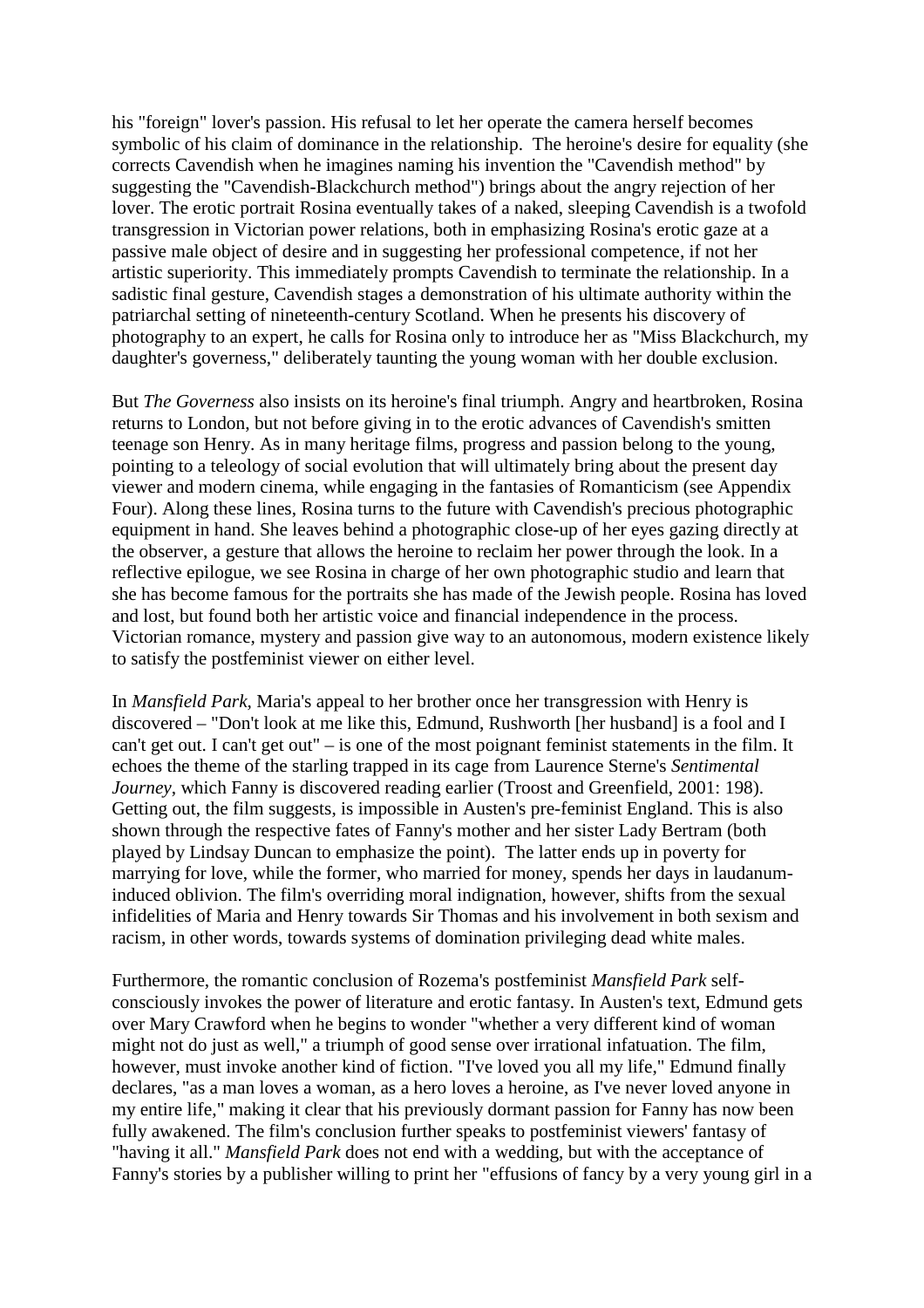style entirely new," brought about with Edmund's support. Much as at the end of *The Governess*, Fanny receives artistic recognition, but, unlike Rosina, she also wins the man she loves. As the couple stroll towards their new home in the cozy parsonage, the film not only situates happiness in middle-class comforts, but suggests that women's self-realization comes from a combination of romantic fulfillment and professional, preferably artistic, success.

Fanny Price's triumph results from her ability to transcend class boundaries and defy patriarchal expectations, thus enabling erotic self-determination and professional/creative accomplishment. Troost and Greenfield conclude:

If marriage for social position is failed liberation then writing in this film, can be seen as a truer form of liberation for a nineteenth-century woman. A marriage consonant with such ambitions can contribute to such liberation, something Austen herself could not achieve but her fictional counterpart can. (Troost and Greenfield, 2001: 201)

After all, postfeminist spectators would rather imagine themselves as Jane Austen than as Fanny Price, if only Austen's biography included a happy marriage.

Finally, Neil LaBute's cross-cutting between past and present in *Possession* literalizes the dual concerns of "the woman's heritage film" by identifying the past with romance and the present with individualism (which invokes both alienation and sexual freedom). While the Victorian poets, paralleled with the moderns in flashbacks, express their feelings in passionate lovemaking, the contemporary scholars make an awkward attempt at sex that ends prematurely. "Freud!" jibes Roland, "On the other side of attraction lies repulsion. Or was that Calvin Klein?" The fear of "being burnt up by love" thus imposes internal limitations on the moderns' capacity for passion, while the Victorians struggle with constraints that are predominantly external. If the price for modernity's lack of conventional sexual boundaries is suspicion, loneliness and alienation, *Possession* certainly does not reward its Victorians for their romantic transgression, but seeks out an even harsher punishment. Ash feels morally and socially obligated to remain with his frigid wife, which means that Christabel pays dearly for her few weeks of ecstasy. Her presumably lesbian lover Blanche commits suicide following Christabel's change in affections, burdening Christabel with lifelong feelings of guilt. As moderns, we are expected to repeatedly and speedily "get over" the end of relationships; in Victorian terms, the flipside of passion is ruin and even death. Christabel's pregnancy means she must abandon Blanche to return to her family, where her illegitimate daughter can be hidden among her sister's offspring. Unlike Henry Randolph Ash, whose emotional torments give birth to some of the most admired poetry in Britain, Christabel's days are henceforth spent penning poems seen as marginal ("terrible, sentimental stuff") unloved by a daughter uninterested in her spinster "aunt," thus condemned to angrily living "a long life out in a dark room."

In *Possession*, Christabel's attempt at romantic and artistic self-realization, which, as we have seen, is the postfeminist fantasy that drives the "woman's heritage film" can only be realized over several generations. Even if LaBute sees Victoriana as tragically romantic, it is only partially romanticized and never idealized. Further, unlike Byatt in the novel, he is primarily concerned with the contemporary states of impassive alienation. We are after all returned to the world of Don DeLillo and Joyce Carol Oates, or even the world of LaBute's earlier film *In the Company of Men* (1997), where genuine affection seems shockingly absent. Symptomatically then, the "woman's heritage film" focuses as much on revisionist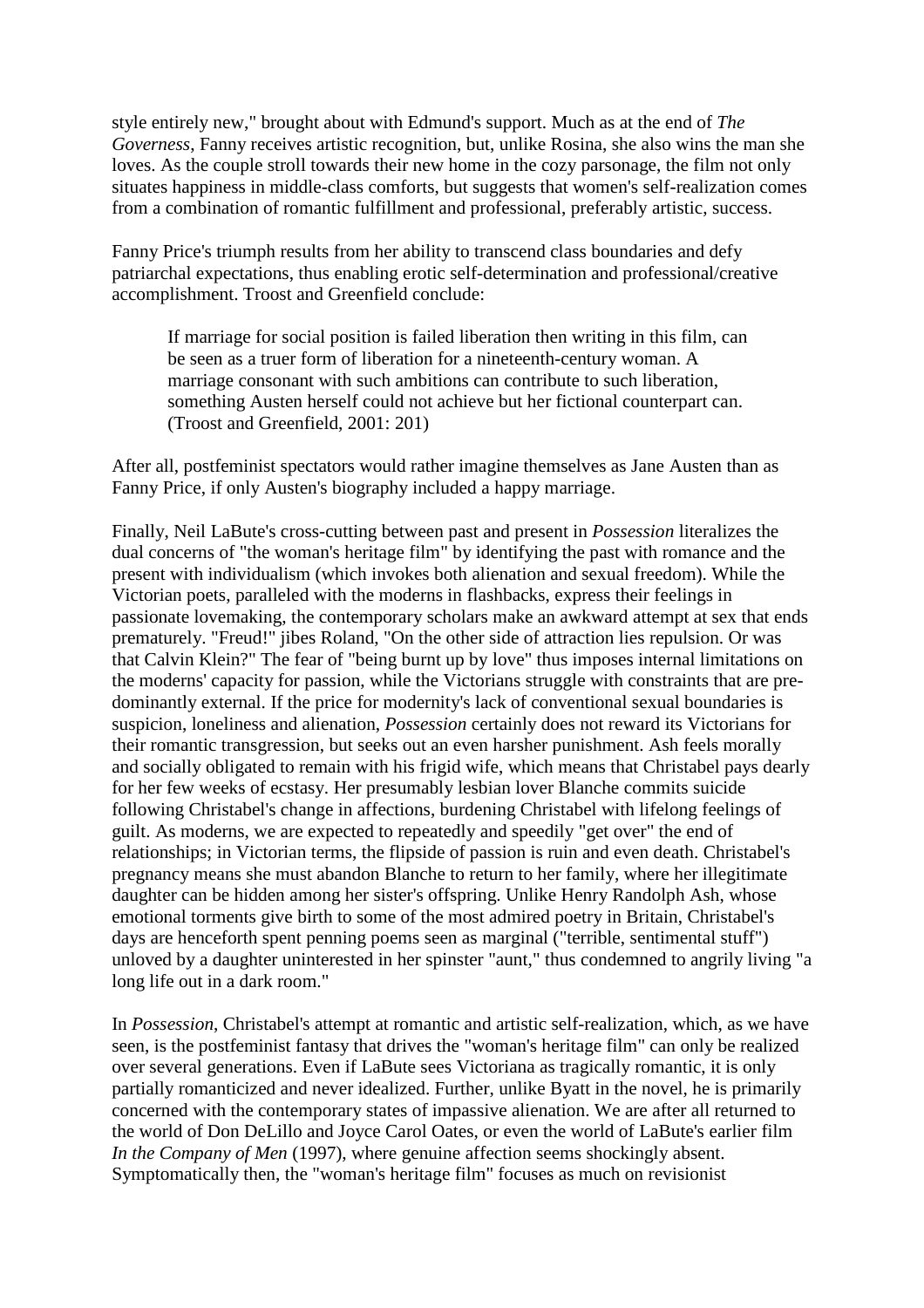representations of women's history as they point to modern alienation; not only to a British heritage but to an uncomfortable "Americanized" present. That said, it is in the here and now where his *Possession* ultimately locates its moments of hope. If Christabel's poetry was previously deemed insignificant by the patriarchal British cultural establishment, it is now rediscovered by feminist English scholar Maud Bailey (who turns out to be the greatgranddaughter of the doomed Victorian couple). And it is the eventual union between the British Maud and the American Roland that enables the couple's professional success through their discovery of the poets' relationship, once again manufacturing a happy ending that combines romance with professional achievement.

\*\*\*

Along these lines, what makes the "woman's heritage film" so appealing to audiences of the 1990s and beyond, is its simultaneous articulation of strong emotion and sexual passion and the staging of women's proto-feminist history, however anachronistic. There can be little doubt that the directors/screenwriters of these texts, through the revisionist re-writing of the classic or Gothic novel and the contemporary Harlequin romance, seek to add a critical feminist layer to the work; an element not present in the earlier generic forms. More important to these texts than a representation of a historical past, then, is the fictive creation of an arena of social *o*ppression and sexual *re*pression, which is particularly suited for the exploration of discourses of emancipation, emotion and eroticism. Contemporary viewers do not suffer the same sexist oppression the heroines of these dramas encounter, but certainly understand disappointed desire as a modern frustration. Yet instead of addressing the complications of modern love that many young women perceive as postfeminist, the "woman's heritage film" provides two different fantasies at the same time. On the one hand, it provides the joy of seeing a romantic historical heroine struggle and often win against the odds, a proto-feminist fantasy. On the other hand, it offers the pleasure of romantic and sexual fantasy, which is enhanced through the repressive social background of the historical diegesis and thus links them to the literary bodice rippers of popular fiction. Viewing a modern Victorian Gothic or an Austen, Brontë or Henry James adaptation in many ways assures audiences that they have come a long way. Indeed, what seems to make these pictures so popular, especially for female audiences, is that they talk about a time before the first wave of feminism. They show us heroines who struggle for liberation *as* they are pursuing romance, wanting to "have it all." In other words, through displacing the desire for both gender equality and sexuality onto historical periods commonly associated with overt domination – rather than with today's more complicated forms of gender relations – contemporary period romances locate gender struggles in the past, while allowing for a nostalgic sense of eroticism through emphasizing the sensuality of the periodic *mise-en-scène* and the thrill of forbidden pleasures. As *Pirates of the Caribbean* screenwriter Terry Rossio has pointed out, the producers saw the film as a "very classic, Jane Austen-style bodice ripping romance," underlining the popular conflation of classic literature with sex (Denby, 2003: 95). The return of historical designs in wedding fashions articulates similar fantasies. After all, never does today's modern girl look more like a historical heroine than when wearing a period inspired wedding gown, momentarily living the ultimate heritage fantasy yet painfully aware of contemporary divorce statistics.

The question remains whether these narratives also elide socially critical components by rendering feminist struggles as historical, and by using women's history of oppression as a tool for creating sexually charged fantasies of romantic passion, which allows for a variety of contradictory readings regarding the genre's position within a framework of feminist politics.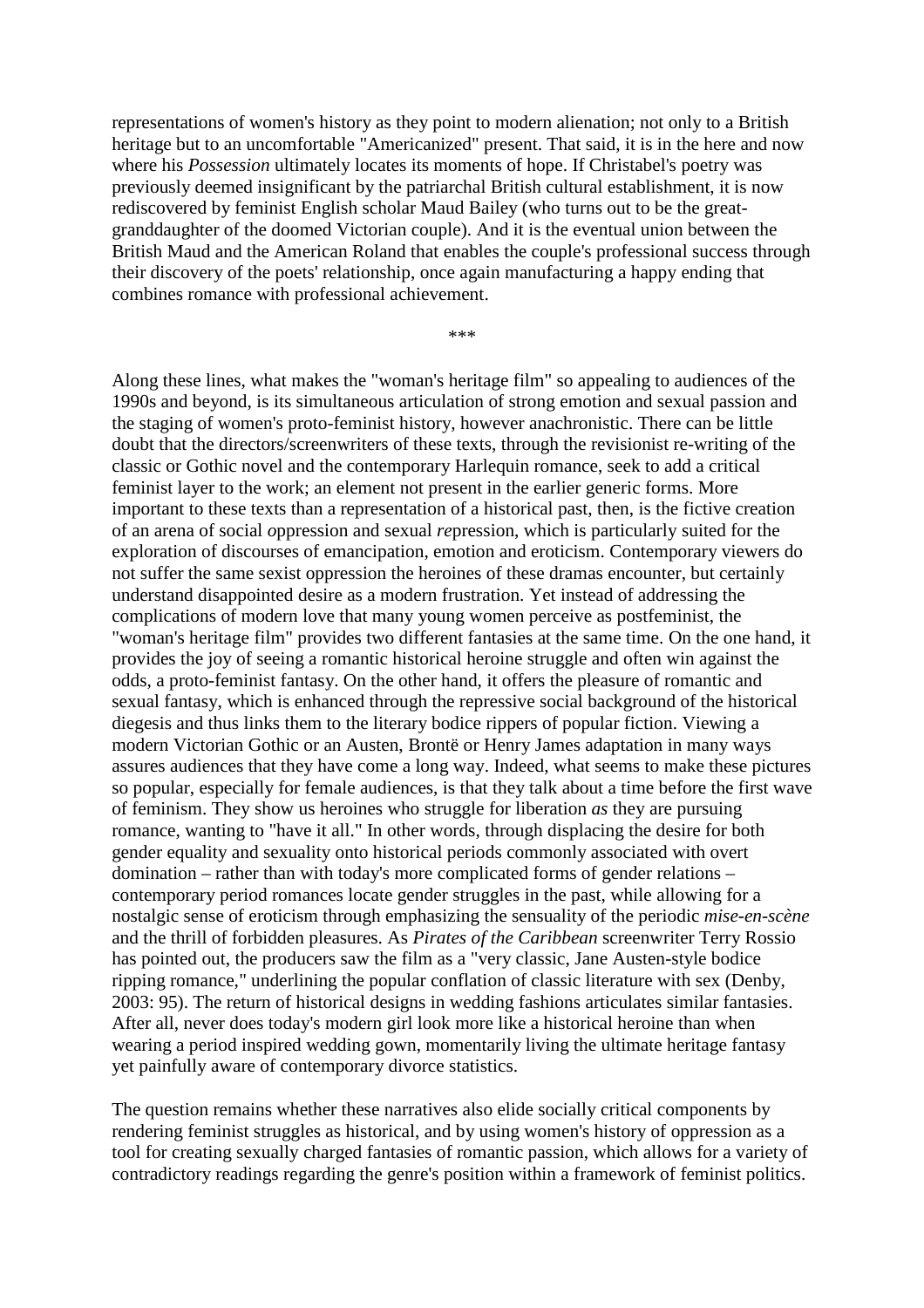These tensions resonate with the general confusion over the characteristics of postfeminism. "For some," explains Diane Negra, "postfeminism constitutes a playful and empowering new phase in feminism's relationship to popular culture; for others, it is another means through which feminist cultural politics may be diluted and misappropriated by the mainstream media." (Negra, 2004) To be sure, the "woman's heritage film" offers safe rebellions that in no way challenge the contemporary status quo. After all, if all it takes for *Titanic*'s Rose Bukater to become a liberated women is to sleep with a bohemian artist, we are confronted with a challenge that can be easily performed by any not-too-rebellious co-ed today, presumably without any serious repercussion or political effect. That said, the "woman's heritage film" celebrates strong, passionate, independent-minded women who strive for selfrealization in the private and public spheres of a diegetic world that is as repressive as it is romantic. The films' attitude towards the past as romantic fantasy remains ambiguous. Seen through LaBute's eyes, the more you learn about the Victorians the less you like them, despite their romantic appearance. Victorian passions may make for ready box-office profits, while postfeminist audiences happily leave behind the patriarchal historical framing that makes them possible. The "woman's heritage film" allows them to do so without providing a sense of continuing struggle. On the other side of attraction lies repulsion.

### **Appendices**

#### **Appendix One**

Kenneth Turan's review of the film suggests that "with its self-effacing heroine and deeply moral concerns, *Mansfield Park* is Jane Austen's unlikeliest candidate for screen success," arguing that the novel is unappealing and could only work for modern audiences as rewritten from a feminist perspective. (Turan, 1999)

#### **Appendix Two**

On a discussion of scenarios related to these issues in women's popular literature, see: Tania Modleski (1982) *Loving with a Vengeance: Mass-Produced Fantasies for Women*. Hamden, Conn.: Archon Books; and Jan Cohn (1988) *Romance and the Erotics of Property*. Durham and New York: Duke University Press.

#### **Appendix Three**

On women's participation in heritage film production, see Higson's "Table on the Contributions of Women to the Writing, Producing, or Directing of 'British' costume Dramas of the 1980s and 90s" (Higson, 2003: 268).

#### **Appendix Four**

Devoney Looser sees a similar move in Ang Lee's Austen adaptation *Sense and Sensibility* (1995), where the hope for a more feminist future lies with Margaret's (the youngest sister's) generation. See Devoney Looser (1998) Feminist Implications of the Silver Screen Austen, in Linda Troost and Sayre Greenfield (eds.), *Jane Austen in Hollywood* Lexington: UP Kentucky, p. 165.

#### **References**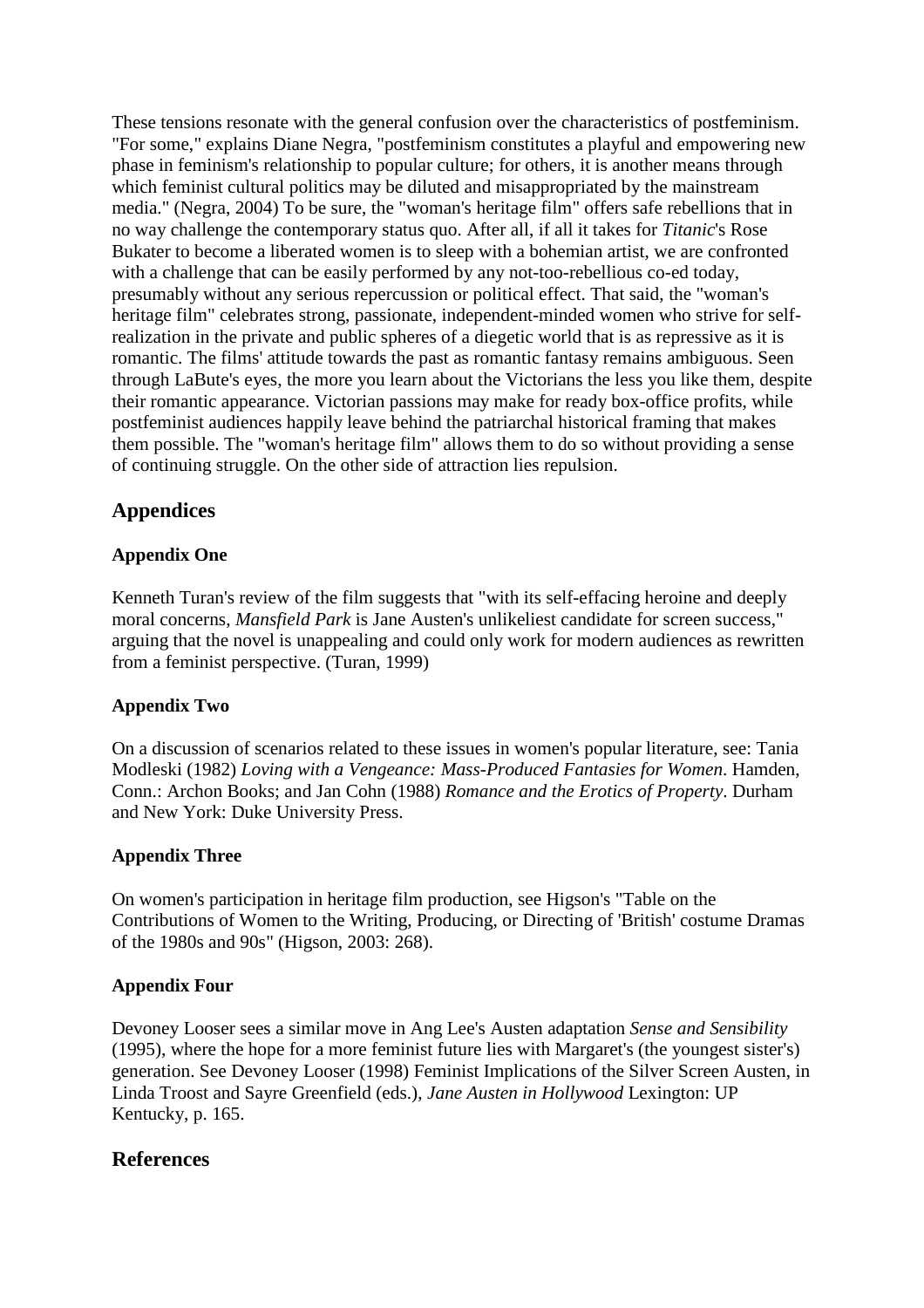Allen, Carol (2000) Empowering Austen. *The Times* (30 March).

Allen, Richard (1995) The Transitional Object, Fetishism, and *The Piano*, *Issues in Psychoanalytic Psychology* 17 (2), pp.185-201.

Cohn, Jan (1988) *Romance and the Erotics of Property*. Durham and New York: Duke University Press.

Denby, David (2003) High Seas, *The New Yorker* (28 July), p. 95.

Elsaesser, Thomas (1995) Tales of Sound and Fury, in Barry Keith Grant (ed.), *Film Genre Reader*. Austin: University of Texas Press, pp. 278-308.

Frenier, Mariam Darce (1988) *Good-bye Heathcliff*. New York: Greenwood Press.

Fuchs, Cindy (1998) *The Governess*. In her latest movie, as in life, Minnie Driver knows her way around a camera, *Philadelphia City Paper*, (13-20 August). Available at: http://citypaper.net/movies/g/governess.shtml [Accessed on 17 September 2005]

Grisby, Josh (2002) Affairs of the Heart, Affairs of the Mind. *Entertainment Today*, (23 August).

Higson, Andrew (2003) *English Heritage, English Cinema*. Oxford: Oxford University Press.

Hipsky, Martin (1994) Anglopil(m)ia: Why Does America Watch Merchant-Ivory Movies?, *Journal of Popular Film and Television* 22 (3), (Fall), pp. 98-107.

Jensen, Margaret Ann (1984) *Love's Sweet Return: The Harlequin Story*. Bowling Green: Bowling Green State University Popular Press.

Jameson, Fredric (1991) *Postmodernism or the Logic of Late Capitalism*. London: Verso.

Kaufman, Anthony (2003) Sandra Goldbacher Goes Back, Moves Forward with *The Governess*, *IndieWire*. Available at: www.indiewire.com/people/int\_Goldbacher\_Sand\_980729.html [Accessed on 29 November 2003]

Krenz, Jayne Ann (ed.) (1992) *Dangerous Men & Adventurous Woman*. Philadelphia: University of Pennsylvania Press.

Modleski, Tania (1991) *Feminism Without Women, Culture and Criticism in a "Postfeminist Age"*. New York: Routledge.

Modleski, Tania (1982) *Loving with a Vengeance: Mass-Produced Fantasies for Women*. Hamden, Conn.: Archon Books.

Monk, Claire (2001) Sexuality and Heritage, in Ginette Vincendeau (ed.), *Film/Literature/Heritage*. London: BFI Publishing, pp. 6-11.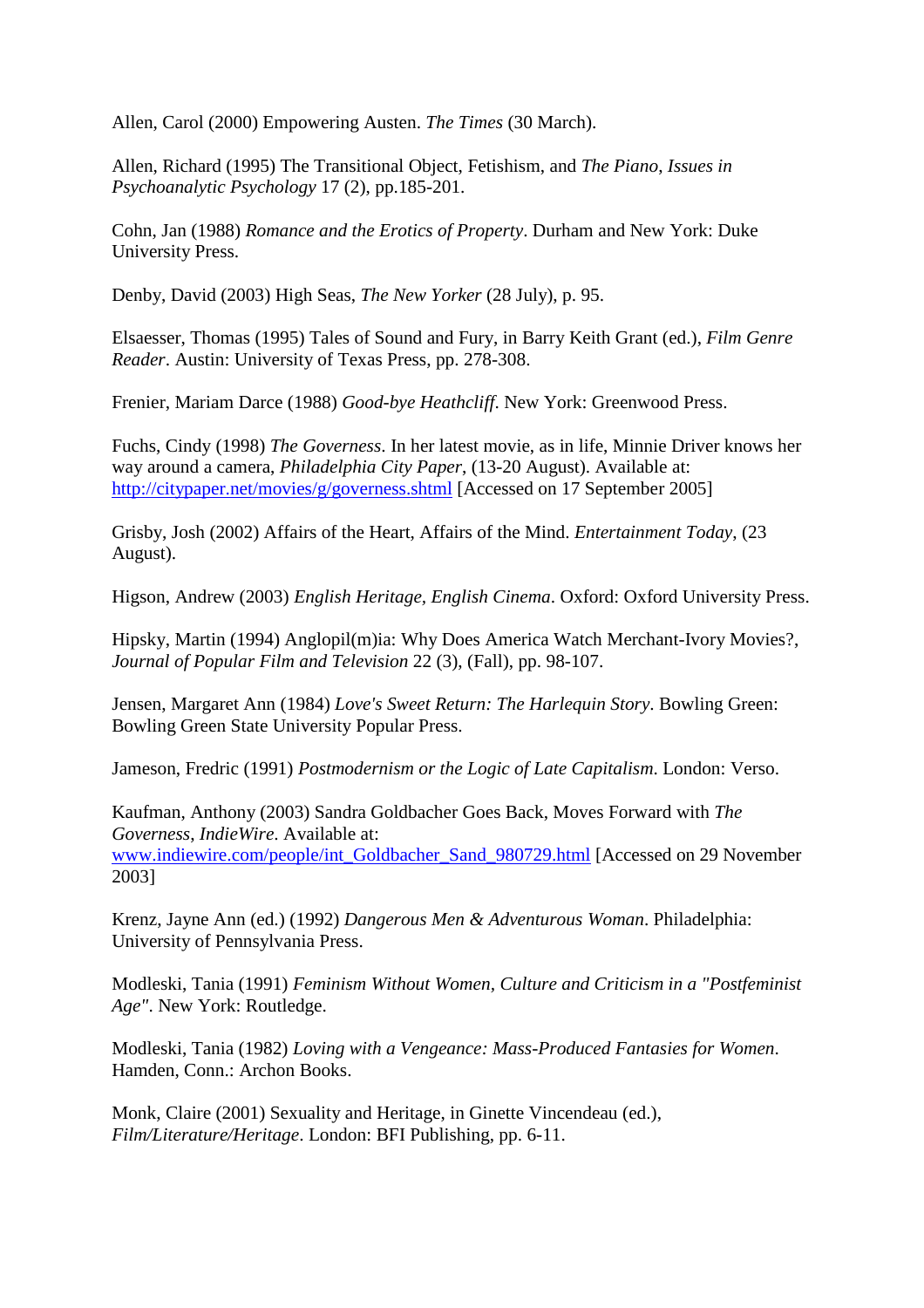Monk, Claire (1995) The British Heritage Film and its Critics, *Critical Survey* 7 (2), pp. 16- 24.

Negra, Diane and Yvonne Tasker (eds.) (2005) In Focus: Postfeminism and Contemporary Media Studies, *Cinema Journal* 44 (2), (Winter), pp. 107-133.

Negra, Diane (2004) Call for papers: *Interrogating Postfeminism: Gender and the Politics of Popular Culture*. University of East Anglia (2-3 April).

Parkins, Wendy (1999) "Bad Girls, Bad Reputations: Feminist Ethics and Postfeminism," *Australian Feminist Studies* 14 (30), (October), pp. 377-385.

Radway, Janice (1984) *Reading the Romance*. Chapel Hill: University of North Carolina Press.

Robinson, Roxana (2001) The Big Chill, *New York Times Book Review* (7 January).

Schatz, Thomas (1981) *Hollywood Genres*. Philadelphia: Temple University Press.

Stewart, Garrett (1995) Film's Victorian Retrofit, *Victorian Studies* 38 (2), (Winter), pp. 153- 198.

Troost, Linda and Sayre Greenfield (eds.) (2001) *Jane Austen in Hollywood*. 2nd edition. Lexington: University of Kentucky Press.

Turan, Kenneth (1999) Jane Austen, With Attitude, *Los Angeles Times* (18 November).

Vincendeau, Ginette (ed.) (2001) *Film/Literature/Heritage*. London: BFI Publishing.

Zalewski, Daniel (2002) Can Bookish Be Sexy? Yeah, Says Neil LaBute, *The New York Times*, (18 August).

Filmography

*Alex and Emma*. Dir. Rob Reiner. Escape Artists Production, Franchise Pictures, Reiner-Greisman Production, Rob Reiner Film, Todd Black Pictures. 2003.

*The Age of Innocence*. Dir. Martin Scorsese. Columbia Pictures. 1993.

*Bramwell*. TV series, Carlton Television. 1995-2001.

*Bridget Jones' Diary*. Dir. Sharon Maguire. Canal Plus, Miramax, Universal, Working Title Films. 2001.

*Clueless*. Dir. Amy Heckerling, Paramount Pictures. 1995.

*Firelight*. Dir. William Nicholson. Capitol, Carnival Films, Hollywood Pictures, Miramax, Wind Dancer. 1997.